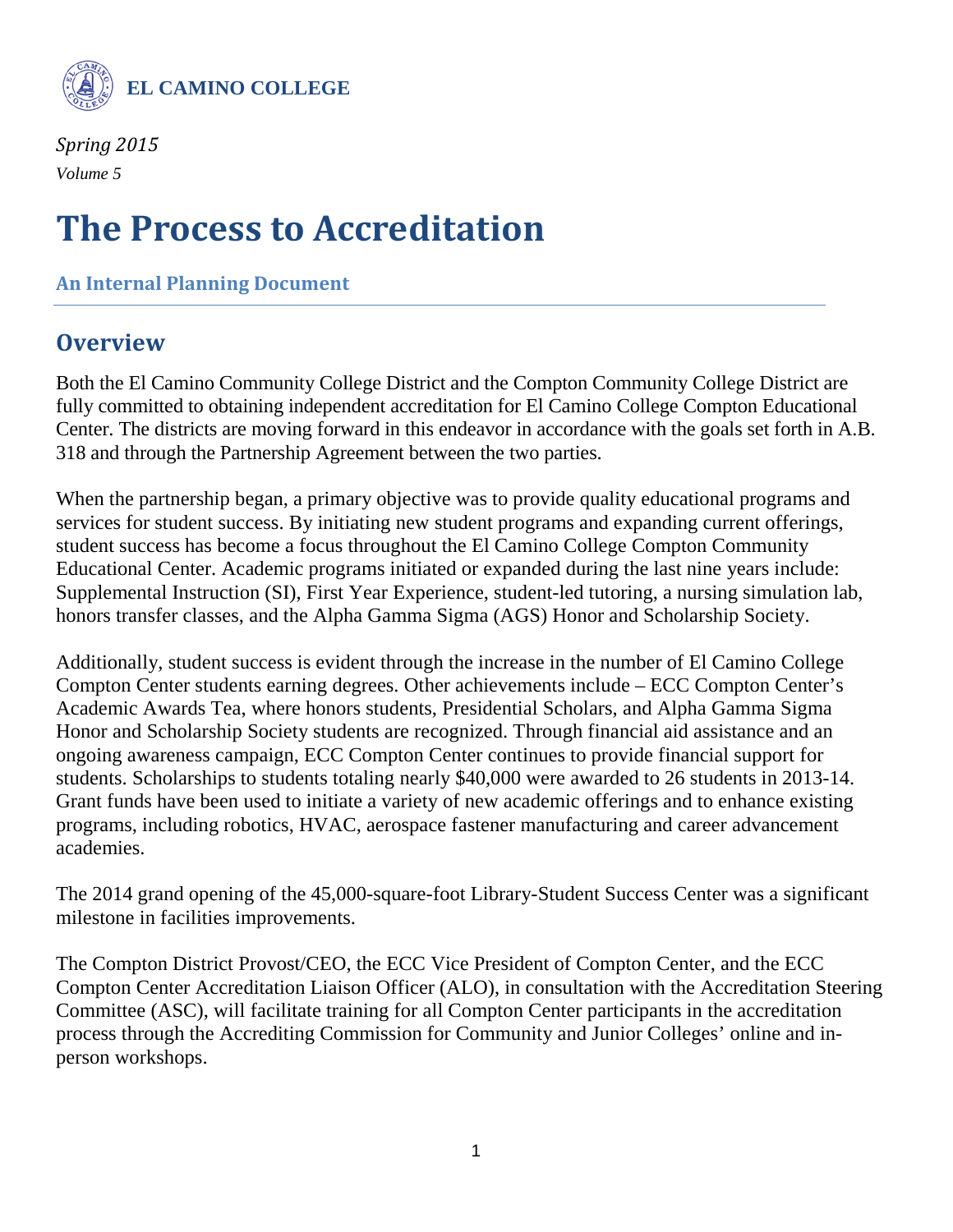Participation from constituents throughout all areas of El Camino College and its Compton Center during the candidacy stage is crucial to the success of the process. Once candidacy is granted, representatives from El Camino College and ECC Compton Center will continue regular, active involvement throughout the accreditation process.

### **Accreditation Eligibility Accomplishments**

The ASC established five subcommittees in the following eligibility categories: Organization (1, 2, 3, 4, 5, 6), Instruction (7, 8, 9, 10, 11), Faculty (12, 13), Student Services (14, 15, 16), Financial Integrity (17, 18), Planning and Evaluation (19), Integrity in Communications with the Public (20) and Relations with the Accrediting Commission (21). The 21 Eligibility Criteria were reviewed for objective assessment of tasks, and ECC Compton Center's readiness for eligibility.

The ASC and its five subcommittees have worked diligently since November 2010 to assess and respond to their sections of the Eligibility Criteria. Subcommittee members developed three levels of assessment for each eligibility criteria: criteria met, criteria not met or criteria partially met. All 21 Eligibility Criteria were met prior to submitting the eligibility application in January 2015.

The Eligibility Application is available on the El Camino College and El Camino College Compton Center websites [here.](http://www.elcamino.edu/administration/vpaa/accreditation/docs/Compton%20Center%20Eligibility%20Application%201.15.2015.pdf)

A Communications Plan was developed, featuring open forums to share progress updates, accreditation newsletters geared toward internal and external communities, and an accreditation Web page on the El Camino College and El Camino College Compton Center websites. To further advance outreach efforts to the community, a document titled ["Five Years of Success: Report to the Community"](http://www.elcamino.edu/administration/publicrelations/docs/CEC-Five-Year-Report-2011.pdf) was developed, published and widely distributed to the community in 2011.

In 2014, an update of the document titled, ["Three-Year Report to the Community,](http://www.elcamino.edu/administration/publicrelations/docs/CEC-Three-Year-Report-2014.pdf)" was published and widely distributed to the community.

These documents outline the progress and student success stories El Camino College Compton Center has achieved since the beginning of the partnership.

### **Completed Activities**

Since beginning the process to apply for Accreditation Eligibility, the following activities and events have been completed.

Spring/Summer 2012

- 1. Continued coordination of the assessment of SLO statements in the Student Services and Academic Affairs areas. Compiled documentation showing revisions to courses and programs that improve student learning and are based on SLO assessments.
- 2. Documented evidence showing strong links between the budgeting and planning processes.
- 3. Implemented fiscally sound policies and procedures in the Business Office.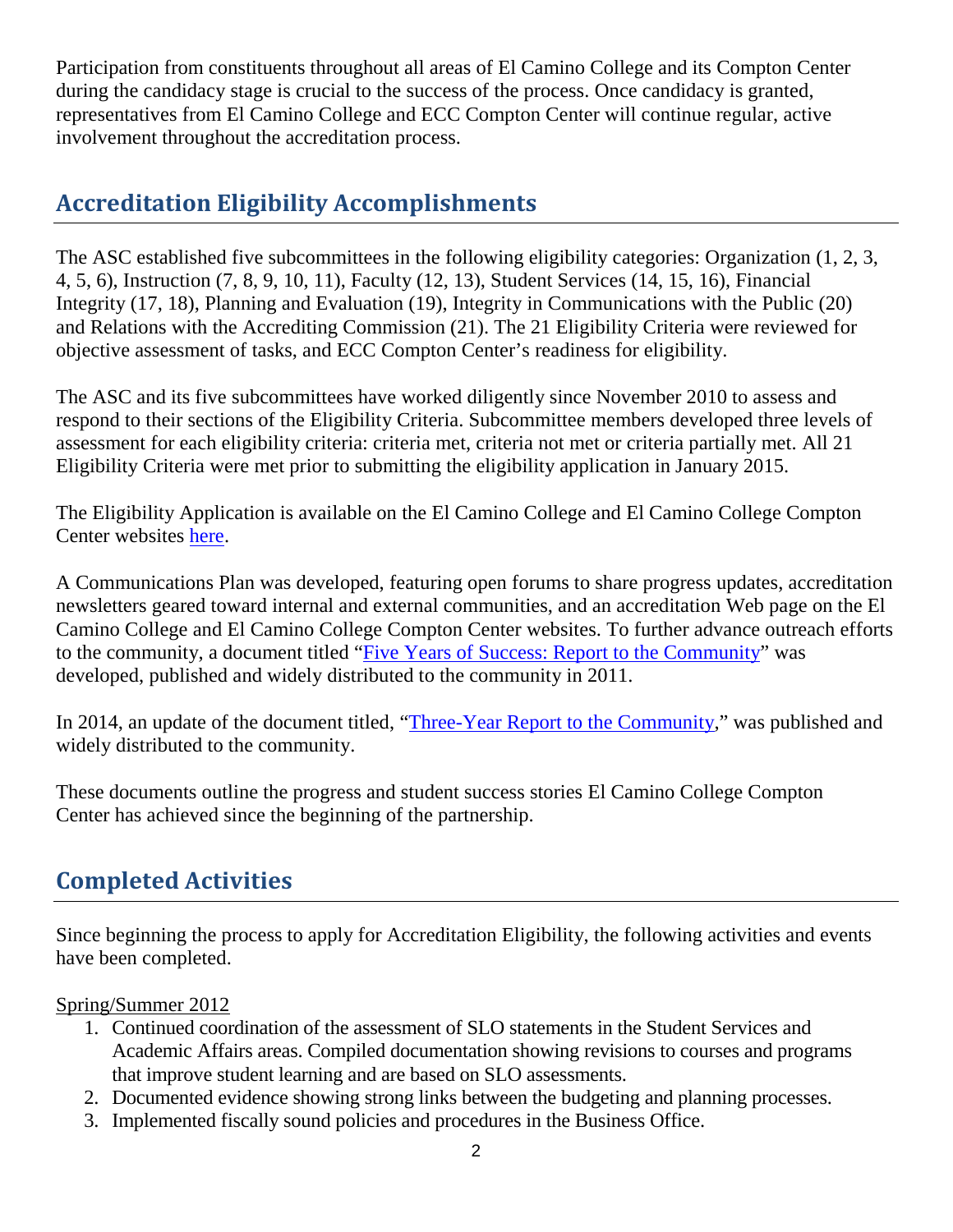- 4. Resolved all CCCD prior year audit findings.
- 5. Reconstituted the Fiscal Integrity Accreditation subcommittee.
- 6. Continued transferring the functions performed by ECC on behalf of the Compton Center to Compton offices and personnel.
- 7. Hosted a collegial consultative Planning Summit.
- 8. Produced and distributed widely, an update to the "Process to Accreditation" document.

#### Fall 2012/Spring 2013

- 1. Published and distributed eligibility information to internal and external audiences.
- 2. Hosted open forum to discuss status of readiness to submit eligibility application.

#### Fall 2013

- 1. Reviewed ASC subcommittee checklists regarding eligibility readiness.
- 2. Posted third draft of narrative document that describes the Compton Center's status in meeting the 21 eligibility criteria on the Portal and reviewed document with the El Camino College Cabinet, Senior Management and other constituencies.
- 3. Hosted a collegial consultative Accreditation Summit on September 26.
- 4. Held open forum on December 5 to discuss the third draft of the narrative document.
- 5. Published information on El Camino College and ECC Compton Center websites.
- 6. Hosted community workshops in concert with CCCD Special Trustee Advisory Committee.

#### Spring 2014

- 1. Reviewed the Compton CCD 2012-13 fiscal year audit to determine if the CCCD meets the ACCJC fiscal eligibility requirements.
- 2. Presented a copy of the third draft of the Eligibility Application to the ECCCD and CCCD Board of Trustees for review and comment.

#### Fall 2014/Spring 2015

- 1. Completed writing Eligibility Application.
- 2. ECC Compton Center ALO initiated contact with the chair of the Accrediting Eligibility Committee to review the final draft.
- 3. El Camino College submitted the Eligibility Application to the Accrediting Commission Eligibility Committee on January 25, 2015.
- 4. At its January 7-9, 2015 meeting, the ACCJC reviewed El Camino College's Institutional Self Evaluation Report and the Report of the Evaluation Team that visited in October 2014. The Commission took action to reaffirm accreditation for El Camino College. The college is required to submit a Follow-Up Report by October 15, 2015.